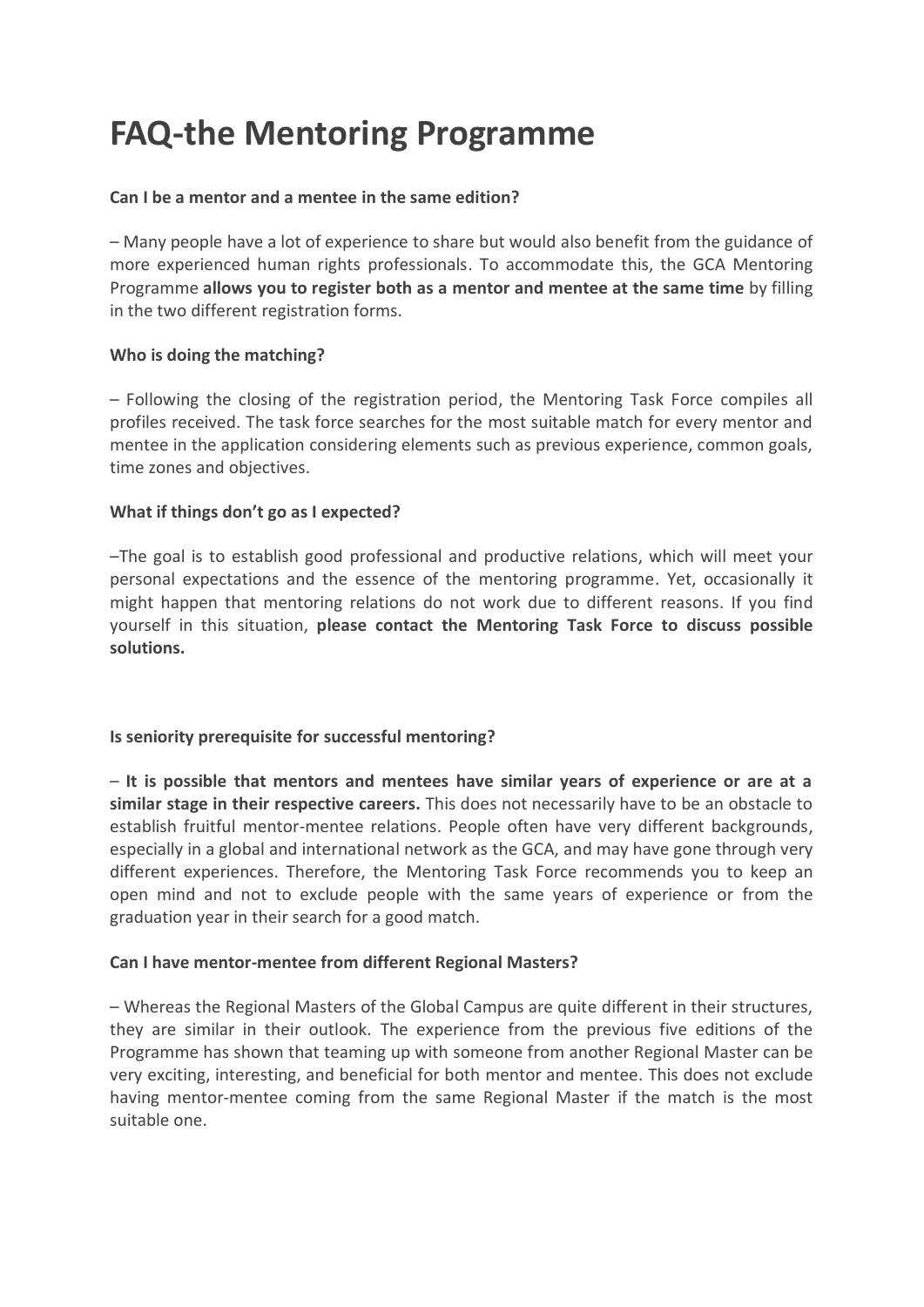### **Does participation in the mentoring programme require travel?**

– Mentoring sessions are **mostly organized online**. Sometimes, when mentors and mentees live in the same country or city, they may choose to organize face-to-face meetings. It is up to mentors and mentees to agree on the format that works best for them.

## **What is the duration of the Mentoring Programme?**

– The Mentoring Task Force generally asks mentors and mentees to commit to **at least six months** to make the Programme worthwhile. Mentor-mentee matches decide themselves how often to meet and how long each meeting lasts.

## **Do I have a chance to be employed?**

– When deciding to participate in the Mentoring Programme, it is important to do so with the right mindset. **Mentees should not expect that a mentor will present them with a job**. On the other hand, mentors will be able to give you a better picture of what kind of job opportunities are available and how you can pursue them. Mentors might also have some timely and updated information on the job market and area mentees are interested in.

# **Can current students of the Regional Masters participate in the Mentoring Programme?**

– Given that the Mentoring Programme is a flagship project of the Global Campus Alumni, current students are not eligible to apply for the Programme. **Mentees must have graduated from one of the Regional Masters in order to participate in the Programme**. Current students can sign up at any of the editions of the Mentoring Programme launched following their graduation ceremonies.

# **What kind of expertise do mentors have?**

**– Mentors are professionals with an interest and expertise in human rights.** They may have graduated from one of the Regional Masters of the GCA, but it is not a prerequisite for participation in the Mentoring Programme. Mentors have experience and/or work in various international organizations, governmental bodies, NGOs, academia etc. in different world regions. They volunteer their time and energy to this Programme, offering an opportunity for personal and professional growth of the GCA alumni.

# **Are there any rules or guidelines I should follow?**

– There are a couple of things that can really help to turn a mentoring relationship into a very productive one, allowing mentors and mentees get the most out of the experience. Therefore, the Mentoring Task Force provides all participants in the mentoring Programme with a **Guide** for mentors and mentees. It includes useful tips and tricks for time management, productivity and other personal and professional aspects.